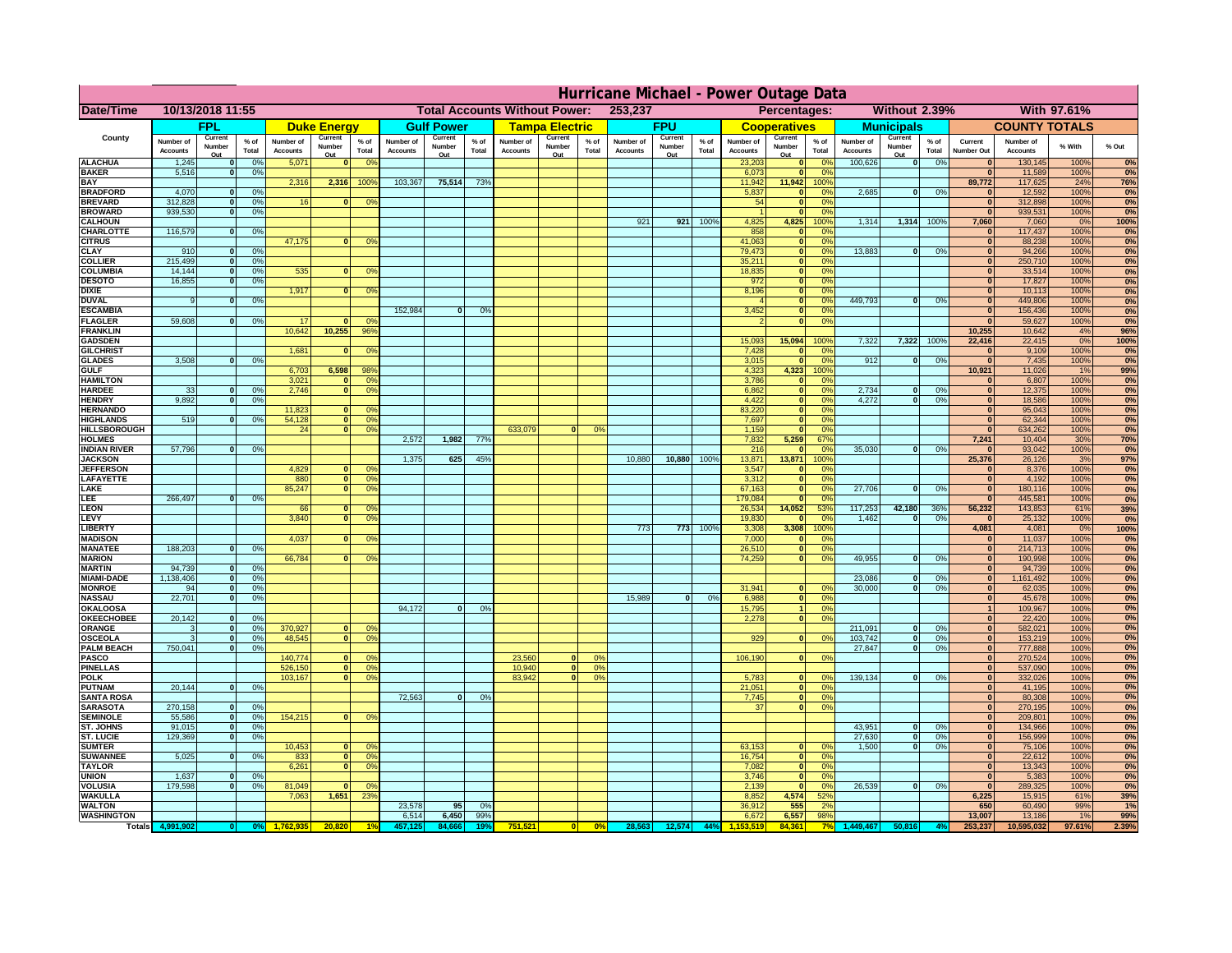# 10/13/2018 11:56 AM Tropical Storm Michael

| <b>Power Provider</b>                   | <b>County</b>       | <b>Number of Customers</b> | <b>Current Number Out</b> | <b>Outage Percentage</b> | <b>Estimated Restore Time</b> |
|-----------------------------------------|---------------------|----------------------------|---------------------------|--------------------------|-------------------------------|
| <b>Gulf Power Company</b>               | BAY                 | 103,367                    | 75,514                    | 73.05%                   | <b>TBD</b>                    |
|                                         |                     |                            |                           |                          |                               |
| City of Tallahassee                     | LEON                | 117,253                    | 42,180                    | 35.97%                   | TBD                           |
| Talquin Electric Cooperative, Inc.      | <b>GADSDEN</b>      | 15,093                     | 15,094                    | 100.01%                  | >5 days                       |
| Talquin Electric Cooperative, Inc.      | LEON                | 26,534                     | 14,052                    | 52.96%                   | >5 days                       |
| West Florida Electric Cooperative, Inc. | <b>JACKSON</b>      | 13,824                     | 13,824                    | 100.00%                  | >5 days                       |
| Gulf Coast Electric Cooperative, Inc.   | BAY                 | 11,942                     | 11,942                    | 100.00%                  | >5 days                       |
| Florida Public Utilities Corporation    | <b>JACKSON</b>      | 10,880                     | 10,880                    | 100.00%                  | $>72$                         |
| Duke Energy                             | <b>FRANKLIN</b>     | 10,642                     | 10,255                    | 96.36%                   | TBD                           |
| <b>Duke Energy</b>                      | <b>GULF</b>         | 6,703                      | 6,598                     | 98.43%                   | <b>TBD</b>                    |
|                                         |                     |                            |                           |                          |                               |
| <b>Gulf Power Company</b>               | WASHINGTON          | 6,514                      | 6,450                     | 99.02%                   | TBD                           |
| West Florida Electric Cooperative, Inc. | <b>HOLMES</b>       | 7,539                      | 5,197                     | 68.93%                   | >5 days                       |
| City of Quincy                          | GADSDEN             | 4,768                      | 4,768                     | 100.00%                  | TBD                           |
| Talquin Electric Cooperative, Inc.      | <b>WAKULLA</b>      | 8,852                      | 4,574                     | 51.67%                   | >5 days                       |
| Gulf Coast Electric Cooperative, Inc.   | <b>GULF</b>         | 4,323                      | 4,323                     | 100.00%                  | >5 days                       |
| West Florida Electric Cooperative, Inc. | WASHINGTON          | 4,235                      | 4,120                     | 97.28%                   | >5 days                       |
| Talquin Electric Cooperative, Inc.      | LIBERTY             | 3,308                      | 3,308                     | 100.00%                  | >5 days                       |
|                                         | <b>CALHOUN</b>      |                            |                           | 100.00%                  |                               |
| West Florida Electric Cooperative, Inc. |                     | 2,977                      | 2,977                     |                          | >5 days                       |
| Gulf Coast Electric Cooperative, Inc.   | WASHINGTON          | 2,437                      | 2,437                     | 100.00%                  | >5 days                       |
| Duke Energy                             | BAY                 | 2,316                      | 2,316                     | 100.00%                  | <b>TBD</b>                    |
| <b>Gulf Power Company</b>               | <b>HOLMES</b>       | 2,572                      | 1,982                     | 77.06%                   | TBD                           |
| Gulf Coast Electric Cooperative, Inc.   | <b>CALHOUN</b>      | 1,848                      | 1,848                     | 100.00%                  | >5 days                       |
| Duke Energy                             | WAKULLA             | 7,063                      | 1,651                     | 23.38%                   | TBD                           |
| City of Havana                          | <b>GADSDEN</b>      | 1,391                      | 1,391                     | 100.00%                  | <b>TBD</b>                    |
|                                         |                     |                            |                           |                          |                               |
| City of Blountstown                     | CALHOUN             | 1,314                      | 1,314                     | 100.00%                  | TBD                           |
| Chattahoochee Electric                  | <b>GADSDEN</b>      | 1,163                      | 1,163                     | 100.00%                  | <b>TBD</b>                    |
| Florida Public Utilities Corporation    | CALHOUN             | 921                        | 921                       | 100.00%                  | $>72$                         |
| Florida Public Utilities Corporation    | <b>LIBERTY</b>      | 773                        | 773                       | 100.00%                  | $>72$                         |
| <b>Gulf Power Company</b>               | <b>JACKSON</b>      | 1,375                      | 625                       | 45.45%                   | TBD                           |
| Choctawhatchee Electric Cooperative     | <b>WALTON</b>       | 36,812                     | 455                       | 1.24%                    | 24                            |
| Gulf Coast Electric Cooperative, Inc.   | <b>WALTON</b>       | 100                        | 100                       | 100.00%                  | >5 days                       |
|                                         |                     |                            | 95                        | 0.40%                    | <b>TBD</b>                    |
| <b>Gulf Power Company</b>               | <b>WALTON</b>       | 23,578                     |                           |                          |                               |
| Choctawhatchee Electric Cooperative     | <b>HOLMES</b>       | 293                        | 62                        | 21.16%                   | 24                            |
| Gulf Coast Electric Cooperative, Inc.   | <b>JACKSON</b>      | 47                         | 47                        | 100.00%                  | >5 days                       |
| Choctawhatchee Electric Cooperative     | <b>OKALOOSA</b>     | 15,795                     | $\mathbf 1$               | 0.01%                    | $24$                          |
| Central Florida Electric Cooperative    | <b>ALACHUA</b>      | 875                        | $\pmb{0}$                 | 0.00%                    | <b>TBD</b>                    |
| Central Florida Electric Cooperative    | <b>DIXIE</b>        | 7,595                      | $\mathbf 0$               | 0.00%                    | TBD                           |
| Central Florida Electric Cooperative    | <b>GILCHRIST</b>    | 7,424                      | $\mathbf 0$               | 0.00%                    | Restored                      |
|                                         |                     | 9                          | 0                         | 0.00%                    | TBD                           |
| Central Florida Electric Cooperative    | LAFAYETTE           |                            |                           |                          |                               |
| Central Florida Electric Cooperative    | LEVY                | 17,513                     | $\mathbf 0$               | 0.00%                    | Restored                      |
| Central Florida Electric Cooperative    | <b>MARION</b>       | 9                          | 0                         | 0.00%                    | TBD                           |
| Choctawhatchee Electric Cooperative     | <b>SANTA ROSA</b>   | 201                        | $\pmb{0}$                 | 0.00%                    | Restored                      |
| City of Alachua                         | <b>ALACHUA</b>      | 4,426                      | 0                         | 0.00%                    | TBD                           |
| City of Bartow                          | <b>POLK</b>         | 11,790                     | $\mathbf 0$               | 0.00%                    | <b>TBD</b>                    |
| City of Bushnell                        | SUMTER              | 1,500                      | $\pmb{0}$                 | 0.00%                    | TBD                           |
| City of Clewiston                       | <b>HENDRY</b>       | 4,272                      | $\mathbf 0$               | 0.00%                    | <b>TBD</b>                    |
|                                         |                     |                            |                           |                          |                               |
| City of Fort Meade                      | POLK                | 2,379                      | 0                         | 0.00%                    | TBD                           |
| City of Leesburg                        | LAKE                | 22,000                     | $\mathbf 0$               | 0.00%                    | <b>TBD</b>                    |
| City of Moore Haven                     | <b>GLADES</b>       | 912                        | $\mathbf 0$               | 0.00%                    | <b>TBD</b>                    |
| City of Mount Dora                      | LAKE                | 5,706                      | $\pmb{0}$                 | 0.00%                    | <b>TBD</b>                    |
| City of Newberry                        | <b>ALACHUA</b>      | 1,727                      | 0                         | 0.00%                    | TBD                           |
| City of Starke                          | <b>BRADFORD</b>     | 2,685                      | $\mathbf 0$               | 0.00%                    | <b>TBD</b>                    |
| City of Vero Beach                      | <b>INDIAN RIVER</b> | 35,030                     | 0                         | 0.00%                    | TBD                           |
|                                         |                     |                            |                           |                          |                               |
| City of Wauchula                        | <b>HARDEE</b>       | 2,734                      | $\pmb{0}$                 | 0.00%                    | <b>TBD</b>                    |
| City of Williston                       | LEVY                | 1,462                      | 0                         | 0.00%                    | TBD                           |
| City of Winter Park                     | ORANGE              | 13,941                     | $\pmb{0}$                 | 0.00%                    | TBD                           |
| Clay Electric Cooperative               | <b>ALACHUA</b>      | 22,328                     | $\pmb{0}$                 | 0.00%                    | TBD                           |
| Clay Electric Cooperative               | <b>BAKER</b>        | 2,476                      | $\pmb{0}$                 | 0.00%                    | <b>TBD</b>                    |
| Clay Electric Cooperative               | <b>BRADFORD</b>     | 5,837                      | 0                         | 0.00%                    | TBD                           |
| Clay Electric Cooperative               | <b>CLAY</b>         | 79,473                     | $\pmb{0}$                 | 0.00%                    | TBD                           |
|                                         |                     |                            |                           |                          |                               |
| Clay Electric Cooperative               | <b>COLUMBIA</b>     | 16,922                     | 0                         | 0.00%                    | TBD                           |
| Clay Electric Cooperative               | <b>DUVAL</b>        | $\overline{4}$             | $\pmb{0}$                 | 0.00%                    | TBD                           |
| Clay Electric Cooperative               | <b>FLAGLER</b>      | $\overline{2}$             | 0                         | 0.00%                    | TBD                           |
| Clay Electric Cooperative               | <b>GILCHRIST</b>    | $\overline{4}$             | $\pmb{0}$                 | 0.00%                    | <b>TBD</b>                    |
| Clay Electric Cooperative               | LAKE                | 2,239                      | 0                         | 0.00%                    | TBD                           |
| Clay Electric Cooperative               | LEVY                | 712                        | $\pmb{0}$                 | 0.00%                    | <b>TBD</b>                    |
| Clay Electric Cooperative               | <b>MARION</b>       | 16,301                     | 0                         | 0.00%                    | TBD                           |
|                                         | PUTNAM              | 21,051                     | $\pmb{0}$                 | 0.00%                    | TBD                           |
| Clay Electric Cooperative               |                     |                            |                           |                          |                               |
| Clay Electric Cooperative               | SUWANNEE            | 5                          | 0                         | 0.00%                    | TBD                           |
| Clay Electric Cooperative               | <b>UNION</b>        | 3,746                      | $\pmb{0}$                 | 0.00%                    | <b>TBD</b>                    |
| Clay Electric Cooperative               | VOLUSIA             | 2,139                      | 0                         | 0.00%                    | TBD                           |
| Duke Energy                             | <b>ALACHUA</b>      | 5,071                      | $\pmb{0}$                 | 0.00%                    | Restored                      |
| Duke Energy                             | <b>BREVARD</b>      | 16                         | $\pmb{0}$                 | 0.00%                    | Restored                      |
| <b>Duke Energy</b>                      | <b>CITRUS</b>       | 47,175                     | $\pmb{0}$                 | 0.00%                    | Restored                      |
|                                         |                     |                            |                           |                          |                               |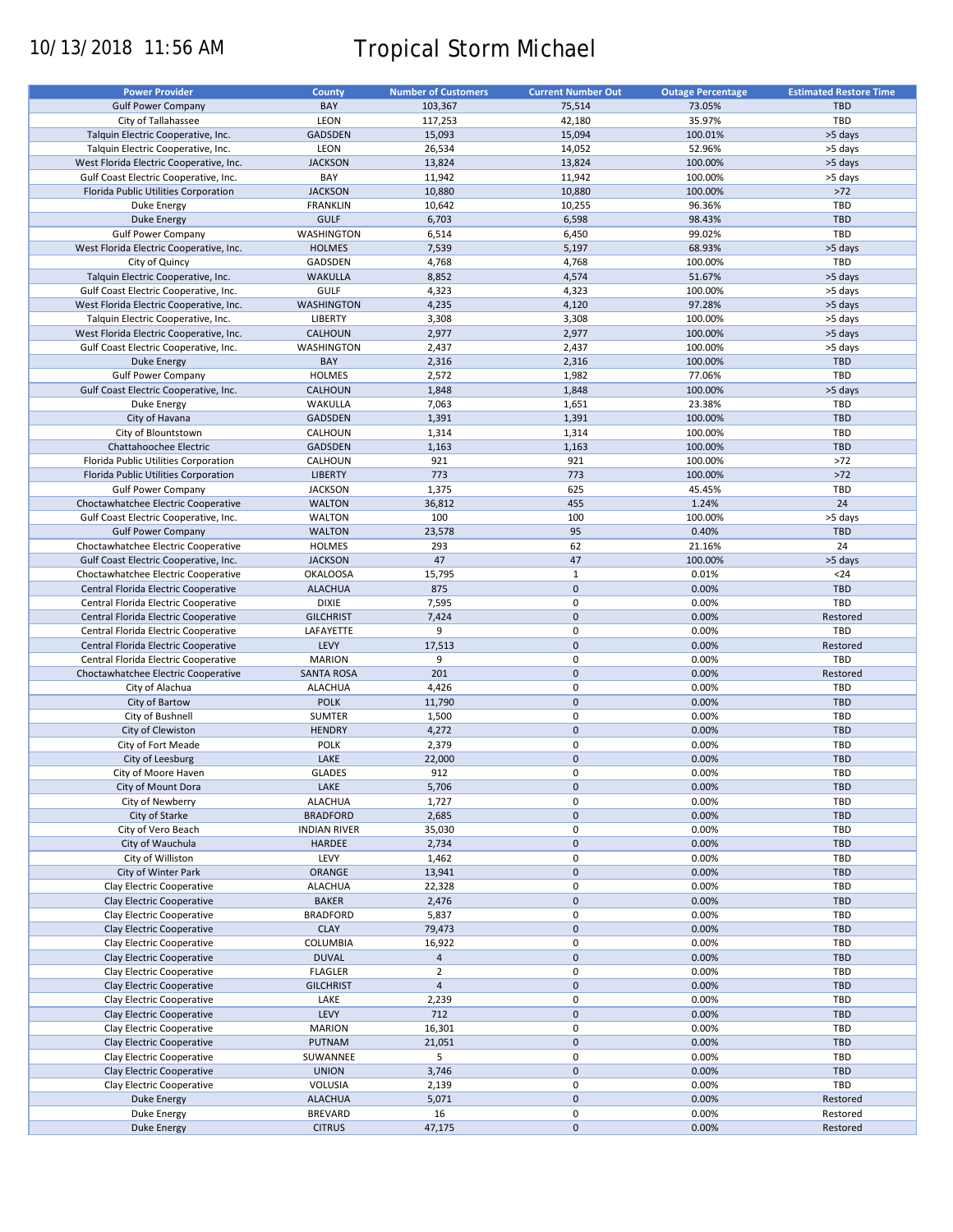# 10/13/2018 11:56 AM Tropical Storm Michael

|                                                    |                     |                | 0                   | 0.00% |            |
|----------------------------------------------------|---------------------|----------------|---------------------|-------|------------|
| Duke Energy                                        | COLUMBIA            | 535            |                     |       | Restored   |
| <b>Duke Energy</b>                                 | <b>DIXIE</b>        | 1,917          | $\mathbf 0$         | 0.00% | Restored   |
| Duke Energy                                        | <b>FLAGLER</b>      | 17             | 0                   | 0.00% | Restored   |
| <b>Duke Energy</b>                                 | <b>GILCHRIST</b>    | 1,681          | $\mathbf 0$         | 0.00% | Restored   |
|                                                    |                     |                |                     |       |            |
| <b>Duke Energy</b>                                 | <b>HAMILTON</b>     | 3,021          | 0                   | 0.00% | Restored   |
| <b>Duke Energy</b>                                 | <b>HARDEE</b>       | 2,746          | $\mathbf 0$         | 0.00% | Restored   |
| Duke Energy                                        | <b>HERNANDO</b>     | 11,823         | 0                   | 0.00% | Restored   |
| <b>Duke Energy</b>                                 | <b>HIGHLANDS</b>    | 54,128         | $\mathbf 0$         | 0.00% | Restored   |
|                                                    |                     |                | 0                   |       |            |
| Duke Energy                                        | HILLSBOROUGH        | 24             |                     | 0.00% | Restored   |
| <b>Duke Energy</b>                                 | <b>JEFFERSON</b>    | 4,829          | $\pmb{0}$           | 0.00% | Restored   |
| Duke Energy                                        | LAFAYETTE           | 880            | 0                   | 0.00% | Restored   |
| Duke Energy                                        | LAKE                | 85,247         | $\mathbf 0$         | 0.00% | Restored   |
|                                                    | LEON                | 66             | 0                   | 0.00% | Restored   |
| Duke Energy                                        |                     |                |                     |       |            |
| Duke Energy                                        | LEVY                | 3,840          | $\mathbf 0$         | 0.00% | Restored   |
| Duke Energy                                        | <b>MADISON</b>      | 4,037          | 0                   | 0.00% | Restored   |
| <b>Duke Energy</b>                                 | <b>MARION</b>       | 66,784         | $\mathbf 0$         | 0.00% | Restored   |
| Duke Energy                                        | ORANGE              | 370,927        | 0                   | 0.00% | Restored   |
|                                                    |                     |                |                     |       |            |
| <b>Duke Energy</b>                                 | <b>OSCEOLA</b>      | 48,545         | $\mathbf 0$         | 0.00% | Restored   |
| Duke Energy                                        | PASCO               | 140,774        | 0                   | 0.00% | Restored   |
| <b>Duke Energy</b>                                 | <b>PINELLAS</b>     | 526,150        | $\mathbf 0$         | 0.00% | Restored   |
|                                                    | <b>POLK</b>         |                | 0                   | 0.00% |            |
| Duke Energy                                        |                     | 103,167        |                     |       | Restored   |
| <b>Duke Energy</b>                                 | SEMINOLE            | 154,215        | $\pmb{0}$           | 0.00% | Restored   |
| Duke Energy                                        | SUMTER              | 10,453         | 0                   | 0.00% | Restored   |
| <b>Duke Energy</b>                                 | SUWANNEE            | 833            | $\mathbf 0$         | 0.00% | Restored   |
|                                                    |                     |                |                     |       |            |
| Duke Energy                                        | <b>TAYLOR</b>       | 6,261          | 0                   | 0.00% | Restored   |
| <b>Duke Energy</b>                                 | <b>VOLUSIA</b>      | 81,049         | $\mathbf 0$         | 0.00% | Restored   |
| Escambia River Electric Cooperative, Inc.          | <b>ESCAMBIA</b>     | 3,452          | $\pmb{0}$           | 0.00% | <b>TBD</b> |
| Escambia River Electric Cooperative, Inc.          | <b>SANTA ROSA</b>   | 7,544          | $\pmb{0}$           | 0.00% | <b>TBD</b> |
| Florida Keys Electric Cooperative                  | <b>MONROE</b>       | 31,941         | 0                   | 0.00% | TBD        |
|                                                    | <b>ALACHUA</b>      |                | $\pmb{0}$           | 0.00% | <b>TBD</b> |
| Florida Power and Light Company                    |                     | 1,245          |                     |       |            |
| Florida Power and Light Company                    | <b>BAKER</b>        | 5,516          | 0                   | 0.00% | <b>TBD</b> |
| Florida Power and Light Company                    | <b>BRADFORD</b>     | 4,070          | $\pmb{0}$           | 0.00% | <b>TBD</b> |
| Florida Power and Light Company                    | <b>BREVARD</b>      | 312,828        | 0                   | 0.00% | TBD        |
| Florida Power and Light Company                    | <b>BROWARD</b>      | 939,530        | $\pmb{0}$           | 0.00% | <b>TBD</b> |
| Florida Power and Light Company                    | CHARLOTTE           | 116,579        | 0                   | 0.00% | TBD        |
|                                                    |                     |                |                     |       |            |
| Florida Power and Light Company                    | <b>CLAY</b>         | 910            | $\pmb{0}$           | 0.00% | <b>TBD</b> |
| Florida Power and Light Company                    | <b>COLLIER</b>      | 215,499        | $\pmb{0}$           | 0.00% | TBD        |
| Florida Power and Light Company                    | <b>COLUMBIA</b>     | 14,144         | $\pmb{0}$           | 0.00% | <b>TBD</b> |
| Florida Power and Light Company                    | <b>DESOTO</b>       | 16,855         | 0                   | 0.00% | TBD        |
| Florida Power and Light Company                    | <b>DUVAL</b>        | 9              | $\pmb{0}$           | 0.00% | <b>TBD</b> |
|                                                    | <b>FLAGLER</b>      |                | 0                   | 0.00% | TBD        |
| Florida Power and Light Company                    |                     | 59,608         |                     |       |            |
| Florida Power and Light Company                    | <b>GLADES</b>       | 3,508          | $\mathbf 0$         | 0.00% | <b>TBD</b> |
| Florida Power and Light Company                    | HARDEE              | 33             | 0                   | 0.00% | TBD        |
| Florida Power and Light Company                    | <b>HENDRY</b>       | 9,892          | $\mathsf{O}\xspace$ | 0.00% | <b>TBD</b> |
| Florida Power and Light Company                    | <b>HIGHLANDS</b>    | 519            | $\pmb{0}$           | 0.00% | TBD        |
| Florida Power and Light Company                    | <b>INDIAN RIVER</b> | 57,796         | $\pmb{0}$           | 0.00% | <b>TBD</b> |
|                                                    |                     |                |                     |       |            |
| Florida Power and Light Company                    | LEE                 | 266,497        | 0                   | 0.00% | TBD        |
| Florida Power and Light Company                    | MANATEE             | 188,203        | $\pmb{0}$           | 0.00% | <b>TBD</b> |
| Florida Power and Light Company                    | <b>MARTIN</b>       | 94,739         | 0                   | 0.00% | TBD        |
| Florida Power and Light Company                    | MIAMI-DADE          | 1,138,406      | $\mathsf{O}\xspace$ | 0.00% | <b>TBD</b> |
|                                                    |                     |                |                     |       |            |
| Florida Power and Light Company                    | <b>MONROE</b>       | 94             | 0                   | 0.00% | <b>TBD</b> |
| Florida Power and Light Company                    | NASSAU              | 22,701         | $\pmb{0}$           | 0.00% | <b>TBD</b> |
| Florida Power and Light Company                    | OKEECHOBEE          | 20,142         | 0                   | 0.00% | <b>TBD</b> |
| Florida Power and Light Company                    | ORANGE              | $\overline{3}$ | $\pmb{0}$           | 0.00% | <b>TBD</b> |
| Florida Power and Light Company                    | <b>OSCEOLA</b>      | 3              | 0                   | 0.00% | <b>TBD</b> |
|                                                    |                     |                |                     |       |            |
| Florida Power and Light Company                    | PALM BEACH          | 750,041        | $\mathbf 0$         | 0.00% | <b>TBD</b> |
| Florida Power and Light Company                    | PUTNAM              | 20,144         | 0                   | 0.00% | TBD        |
| Florida Power and Light Company                    | SARASOTA            | 270,158        | $\pmb{0}$           | 0.00% | <b>TBD</b> |
| Florida Power and Light Company                    | SEMINOLE            | 55,586         | 0                   | 0.00% | TBD        |
| Florida Power and Light Company                    | ST. JOHNS           | 91,015         | $\pmb{0}$           | 0.00% | <b>TBD</b> |
| Florida Power and Light Company                    | ST. LUCIE           |                | 0                   |       | TBD        |
|                                                    |                     | 129,369        |                     | 0.00% |            |
| Florida Power and Light Company                    | SUWANNEE            | 5,025          | $\pmb{0}$           | 0.00% | <b>TBD</b> |
| Florida Power and Light Company                    | <b>UNION</b>        | 1,637          | 0                   | 0.00% | TBD        |
| Florida Power and Light Company                    | <b>VOLUSIA</b>      | 179,598        | $\pmb{0}$           | 0.00% | TBD        |
| Florida Public Utilities Corporation               | NASSAU              | 15,989         | 0                   | 0.00% | Restored   |
| Fort Pierce Utilities Authority                    | ST. LUCIE           | 27,630         | $\mathsf{O}\xspace$ | 0.00% | TBD        |
|                                                    |                     |                |                     |       |            |
| Gainesville (Gainesville Regional Utilities - GRU) | <b>ALACHUA</b>      | 94,473         | 0                   | 0.00% | TBD        |
| Glades Electric Cooperative, Inc.                  | <b>GLADES</b>       | 3,015          | $\mathsf{O}\xspace$ | 0.00% | <b>TBD</b> |
| Glades Electric Cooperative, Inc.                  | HARDEE              | 0              | 0                   |       | TBD        |
| Glades Electric Cooperative, Inc.                  | <b>HENDRY</b>       | 3,530          | $\mathsf{O}\xspace$ | 0.00% | <b>TBD</b> |
| Glades Electric Cooperative, Inc.                  | <b>HIGHLANDS</b>    | 7,321          | 0                   | 0.00% | TBD        |
| Glades Electric Cooperative, Inc.                  | <b>OKEECHOBEE</b>   | 2,278          | $\mathbf 0$         | 0.00% | <b>TBD</b> |
|                                                    |                     |                |                     |       |            |
| Green Cove Springs Electric                        | <b>CLAY</b>         | 3,889          | 0                   | 0.00% | TBD        |
| <b>Gulf Power Company</b>                          | <b>ESCAMBIA</b>     | 152,984        | $\pmb{0}$           | 0.00% | <b>TBD</b> |